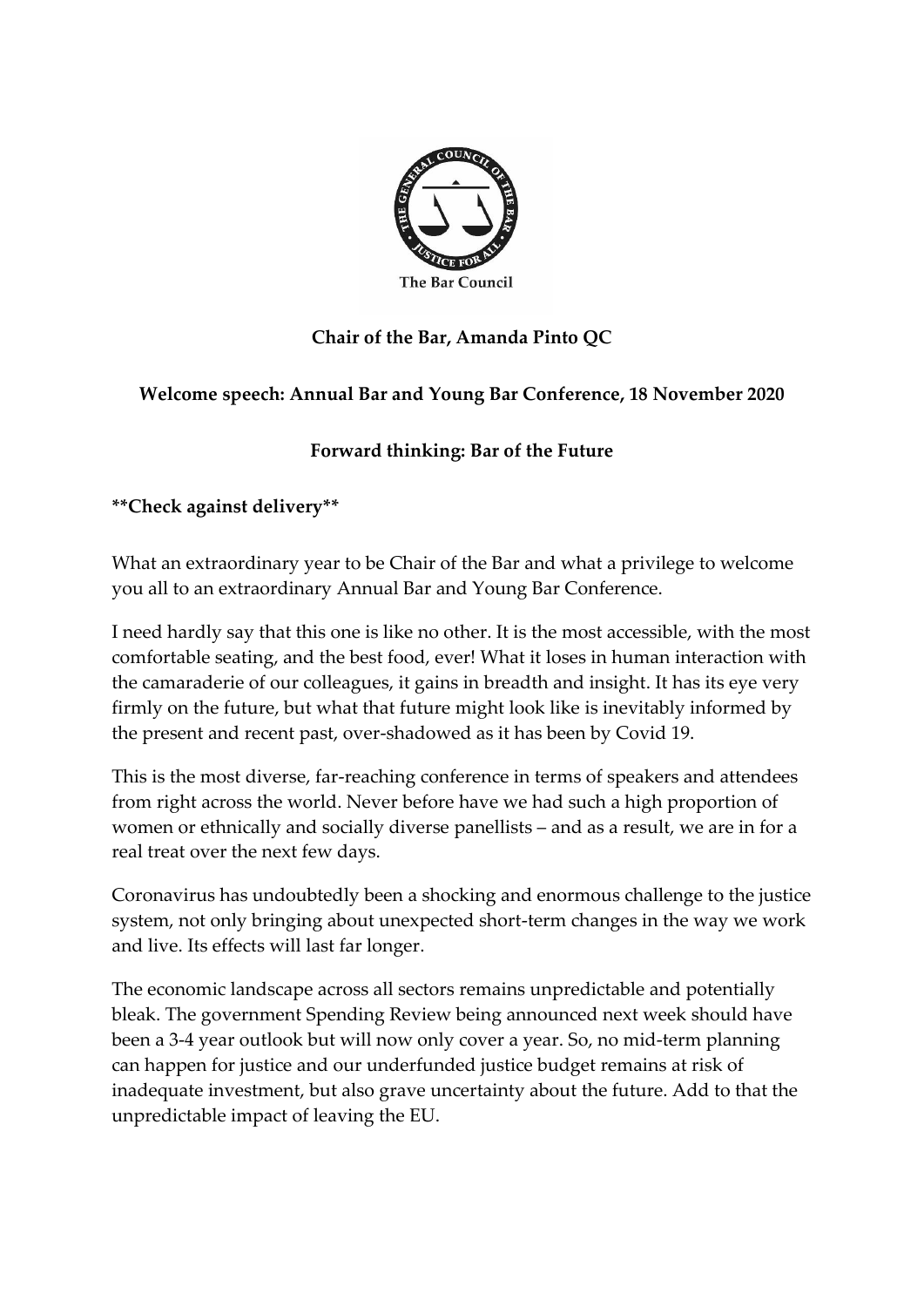Covid-19 has been a high-resolution magnifying glass – it has brought into sharp focus the failings, weaknesses and precariousness of our system but it has also, equally sharply, allowed us to see and capitalise on the advantages.

In the next few minutes, let me speak about access to justice for the public and the rule of law, because these must be the lens under which we measure our success or failure as a nation going forward:

- 1. **Courts open:** After a brief period of chaos, the court and tribunal system proved remarkably resilient in keeping justice going, at first at a trickle and, more recently, at a steady flow of cases across almost all jurisdictions. The Bar Council was involved with many others in helping to get work going safely again. Invidiously, perhaps, I single out the family Bar, courts and judiciary for getting important child safety and other cases heard throughout the pandemic's early period by using whichever platform they could, to try those urgent, life-affecting issues.
- 2. **Technology:** The use of technology has expanded at an impressive rate. Sometimes you need an unavoidable hurdle to take a difficult step. Covid-19 provided that crucial impetus. The enforced greater use of technology must be capitalised on but it must not be a shortcut to decision-making that reduces access to justice once the pandemic's threat has abated. We must keep recalibrating the balance between hearings where the public can benefit from the use of technology, and those where technology is not in the interests of justice because it disengages or even excludes litigants and interested parties. Justice must be done, seen to be done and felt to be done.
- 3. **Backlogs:** during the pandemic, inevitably, backlogs have grown because hearings could not take place; but that only tells part of the story. Serious backlogs of cases existed in almost all jurisdictions pre-Covid. I am pleased that the Bar Council has been a significant contributor to discussions about how to reduce them. Remote hearings are *not* the way when life-altering, controversial decisions are being made. Nor is sitting extended hours with great pressure on court staff and users, including barristers and judges. We need more court rooms, more judges, more court staff, improved and more robust technology, better listing and more access to legal advice, if the backlogs are to reduce to acceptable levels.
- 4. **Modernising the Bar:** The Bar Council has made significant progress in developing a Bar that better reflects society, though there is still much more to be done. This year alone, we have made huge strides in supporting women and those from different backgrounds through the Accelerator Project,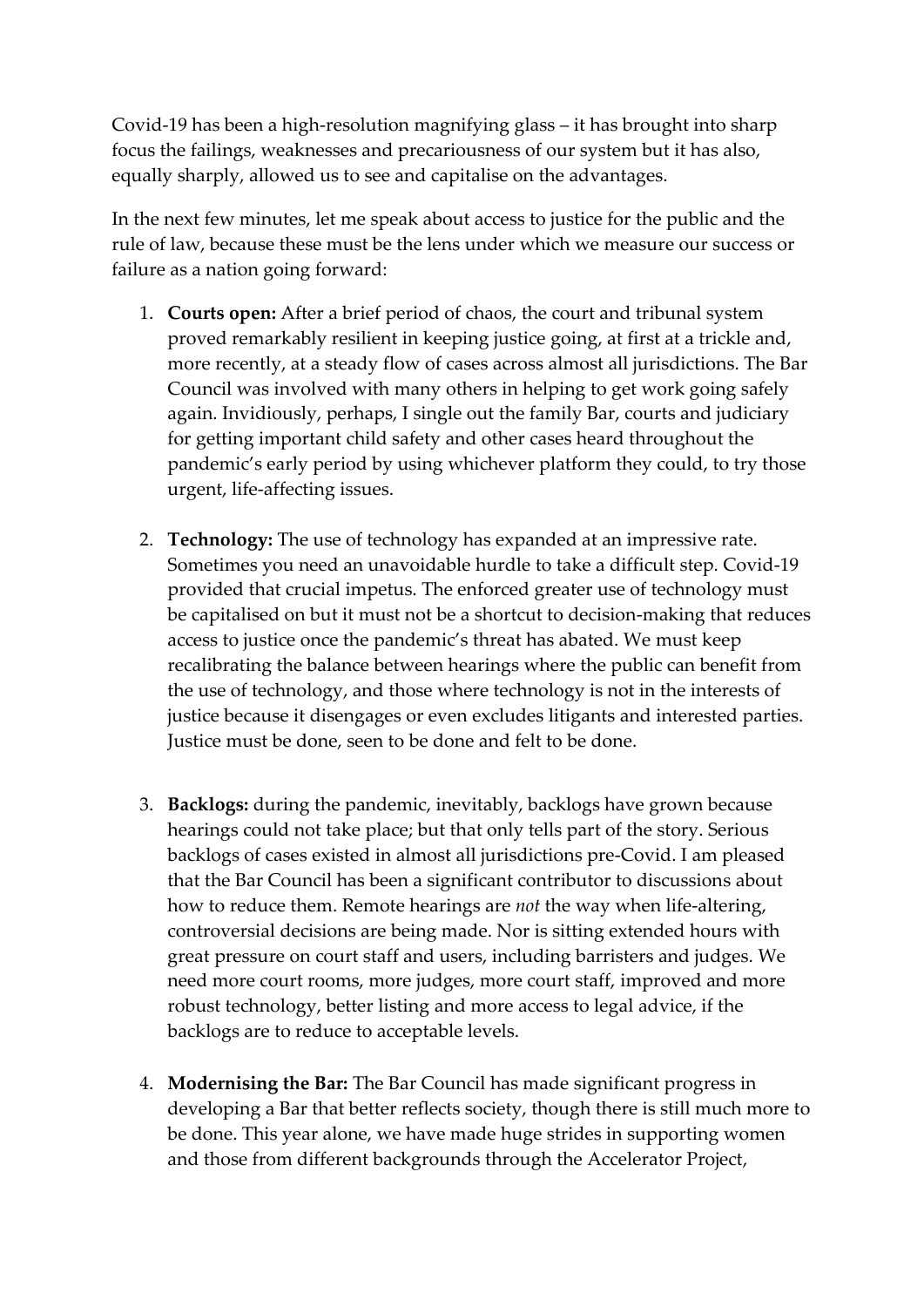helplines and the TalkToSpot app. Our new Race Working Group has already made an impact and produced positive action guides. Looking forward, we are concentrating on ways to ensure everyone has the best career they can fair allocation of work, anti-bullying structures, fair policies for pupillage, tenancy and retention. We launched the Bar Council's Leadership Programme to bring many more people into the frame as leaders at the Bar. We have modernised the Bar Council's structures so that more talented people can influence our profession. These are all positive signs for a Bar that will better reflect and serve the public. This is the way to improve credibility and confidence in our justice system and to ensure the best possible access to justice.

- 5. **Maintaining England and Wales as a global leading dispute resolution centre**. We have the most business-friendly legal system, along with some of the most experienced specialised judges and one of the most open legal markets in the world. Let's keep it that way! Legal services are a huge contributor to the national economy - £26.8 billion in 2017, the latest figure, and has a trade surplus that has more than doubled in 10 years. In 2021 and beyond we must keep our market accessible and our legal services world leading.
- 6. **One more essential ingredient:** proper, sustained funding from the beginning to the end of the justice system.

These are great foundation stones for the future of a Bar that is of all and for all. Opening the floor in the coming days for debate on these issues is the sign of a confident, healthy profession and I look forward to lively and interesting conversations.

#### And now

#### Five things I did not foresee in 2020:

- 1. I certainly didn't envisage Brexit being rudely shoved from its starring role.
- 2. I also didn't foresee the government admittedly breaching international law in a "specific and limited way".
- 3. Was I expecting our Government ministers to refer to us as lefty, activist lawyers, laying at our door, the problems in the criminal justice system? I was not! It matters. The public must have confidence that the justice system is devoted to making the best, impartial decisions after fair hearings. Language – inaccurate at best – that undermines that, is in no one's interest.